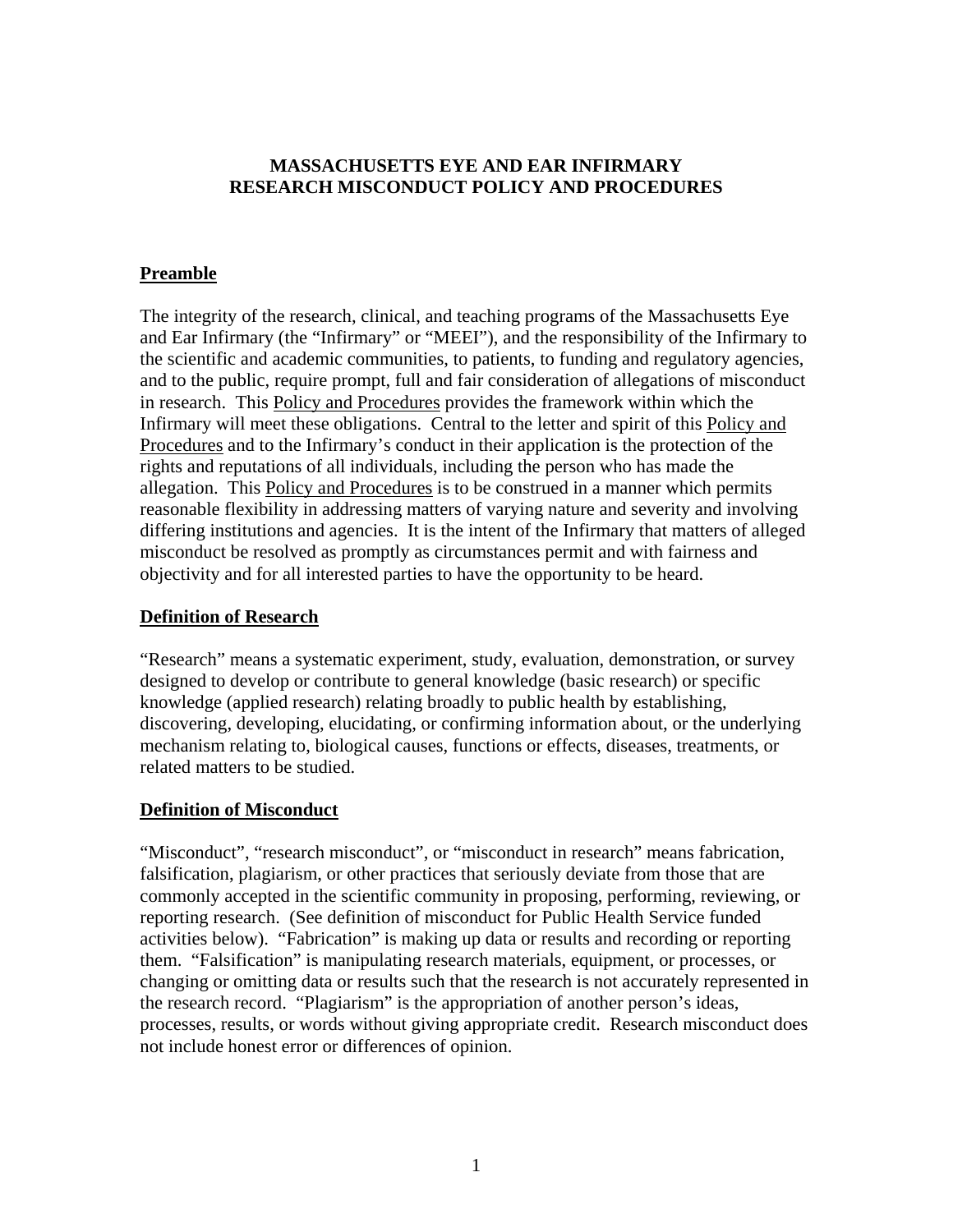## **Allegations of Misconduct**

An allegation of research misconduct may come from any source. "Allegation" means a disclosure to the Infirmary of possible research misconduct through any means of communication. The disclosure may be by written or oral statement or other communication. Regardless of who first is made aware of an allegation of misconduct, the appropriate department Chief shall be immediately notified, as well as the President of the Infirmary and the Vice President Research Administration. Where the person against whom an allegation of research misconduct may be lodged is a Harvard faculty member or trainee, the Office of the Dean of the appointing Harvard faculty shall be notified. In consultation, these individuals shall determine whether the allegation falls within the definition of research misconduct and is sufficiently credible and specific so that potential evidence of research misconduct may be identified. If it does, the allegation will be referred to the MEEI Research Misconduct Committee and any coordinate Harvard committee. Ordinarily the Infirmary and Harvard will act jointly with respect to the application of these procedures and any related Harvard procedures. In a particular case, however, the Infirmary and Harvard may agree that one institution will take primary responsibility for conduct of an inquiry or investigation and for resolving an allegation of misconduct. In cases in which Harvard has primary responsibility, any report submitted to the Office of the Dean of the appointing Harvard faculty will also be submitted to the MEEI Research Misconduct Committee. When considering allegations involving physician members of the Infirmary's medical staff, all review bodies will be deemed to be "medical peer review committees" under relevant state law.

## **Research Misconduct Committee**

The Research Misconduct Committee shall be comprised of a member of the full-time staff (clinical or research) appointed by the President of the Infirmary, a member of the Infirmary Board of Directors designated by the Chairman of the Board, the Vice President of Research Administration, and such other individuals who may be appointed by the President of the Infirmary following consultation with the Chiefs of Ophthalmology and Otolaryngology. The Research Misconduct Committee will be chaired by the Board of Directors' member and shall report its findings, conclusions and recommendations to the Board of Directors.

#### **General Principles**

In carrying out their responsibilities under this Policy and Procedures, the Research Misconduct Committee and all other MEEI participants in the research misconduct process will conform to the following principles:

(a) The necessity of responding to each allegation of research misconduct in a thorough, competent, objective and fair manner.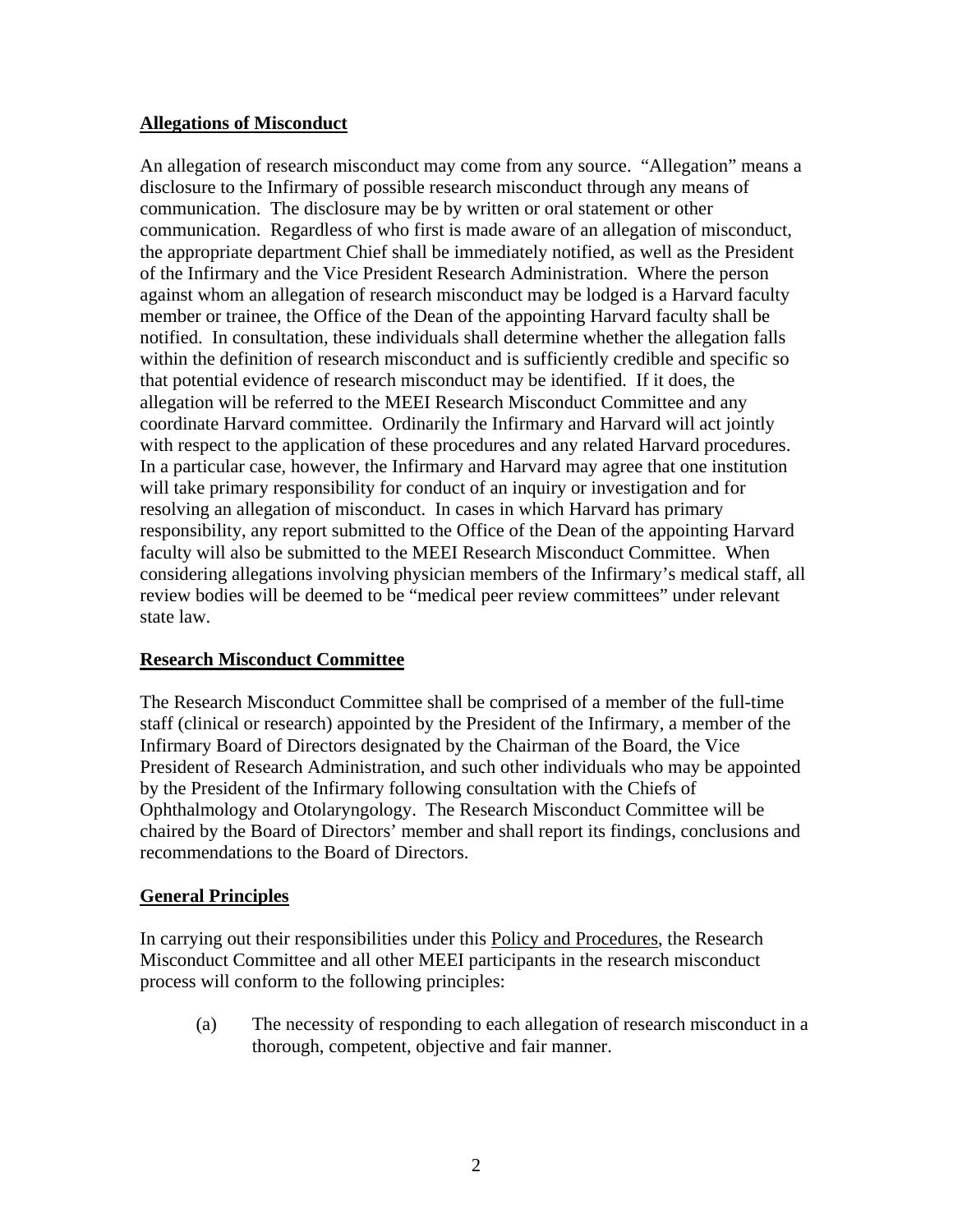- (b) The necessity of informing, at an appropriate time, appropriate officials of the Infirmary, including but not limited to legal counsel, of the existence of the allegations, and of consulting with such officials in the application of this Policy and Procedures.
- (c) The responsibility of informing, consulting, cooperating and coordinating with affected institutions and agencies to the extent necessary to meet the obligations of the Infirmary, and to comply with this Policy and Procedures and with applicable laws or regulations.
- (d) The responsibility to limit disclosure, to the extent possible, of the identity of persons against whom allegations have been made and those who in good faith have made allegations to those who need to know, consistent with a thorough, competent, objective and fair research misconduct proceeding, as otherwise provided for in this Policy and Procedures, and as allowed by law.
- (e) With respect to any records or evidence from which research subjects might be identified, the responsibility to maintain confidentiality, limiting disclosure to those who have a need to know to carry out a research misconduct proceeding, except as may otherwise be prescribed by applicable law.
- (f) The need to undertake all reasonable and practical efforts, if requested and as appropriate, to protect or restore the reputation of persons against whom allegations have been made but against whom no finding of research misconduct is made.
- (g) The need to protect the rights of the person(s) alleged to have engaged in misconduct including the right to be informed with specificity and at the appropriate time of the allegations and the procedures to be followed, as well as the right to review and comment upon draft reports as set out in this Policy and Procedures.
- (h) The need to take all reasonable and practical steps to protect the positions and reputations of persons who, in good faith, raise allegations or participate in any way in a research misconduct proceeding, and protect them from potential or actual retaliation or other adverse consequences.
- (i) The need to take all reasonable and practical steps to ensure the cooperation with research misconduct proceedings of those against whom allegations have been made and other members of the Infirmary community.
- (j) The need to secure necessary and appropriate expertise, from inside and outside the Infirmary, to carry out a thorough and authoritative evaluation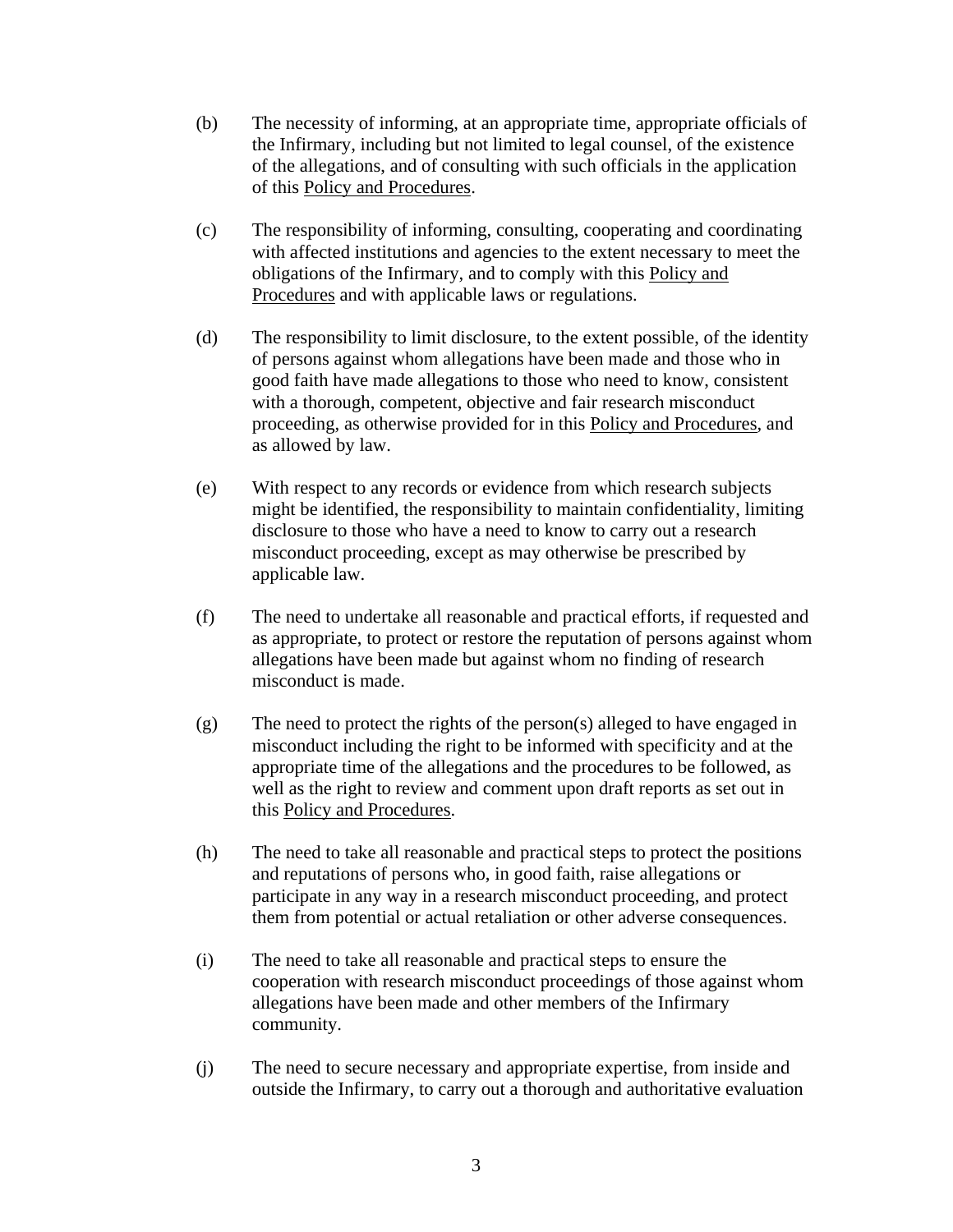of the relevant evidence, and the importance of using staff resources as appropriate, including legal counsel, to advise and assist in the application of this Policy and Procedures.

- (k) The need to take precautions against unresolved personal, professional, or financial conflicts of interest on the part of those responsible for carrying out any part of the research misconduct proceeding with the person against whom an allegation has been made, the person who in good faith has made an allegation, or any witness.
- (l) The need to broaden the scope of any research misconduct process beyond the scope of the original allegations when deemed necessary to meet the full obligations of the Infirmary, and to fully and promptly notify the person alleged to have engaged in misconduct of any material expansion of the process and the reason for it.
- (m) The need to maintain adequate records for a research misconduct proceeding under this Policy and Procedures, including research records and evidence, and to maintain appropriate custody, security, and confidentiality of those records.
- (n) The importance of providing for the inclusion of minority opinions in reports generated under this Policy and Procedures.

## **Procedures**

Upon receipt of an allegation of research misconduct, the Research Misconduct Committee shall make such inquiry, investigation, findings, and recommendations as it deems necessary or appropriate. In cases in which Harvard has primary responsibility for conduct of an inquiry or investigation, the Research Misconduct Committee shall consider any report that has been submitted to it by Harvard prior to making a determination of what action to take.

The Research Misconduct Committee may appoint inquiry panel(s) of one or more individuals, who may but need not be members of the Research Misconduct Committee, to inquire into the facts and submit the result of its inquiry, which may include findings and recommendations, to the Research Misconduct Committee. Inquiry panel(s) may include members who are from other involved institutions, including Harvard, and may be established as joint inquiry panel(s) with such other institutions. The Vice President Research Administration may serve as a member of or staff to any panel.

In deciding upon the size and composition of the inquiry panel, the Research Misconduct Committee, to help insure competence and objectivity, shall take into account such factors as:

(a) the subject matter of the inquiry, including the desirability of the panel's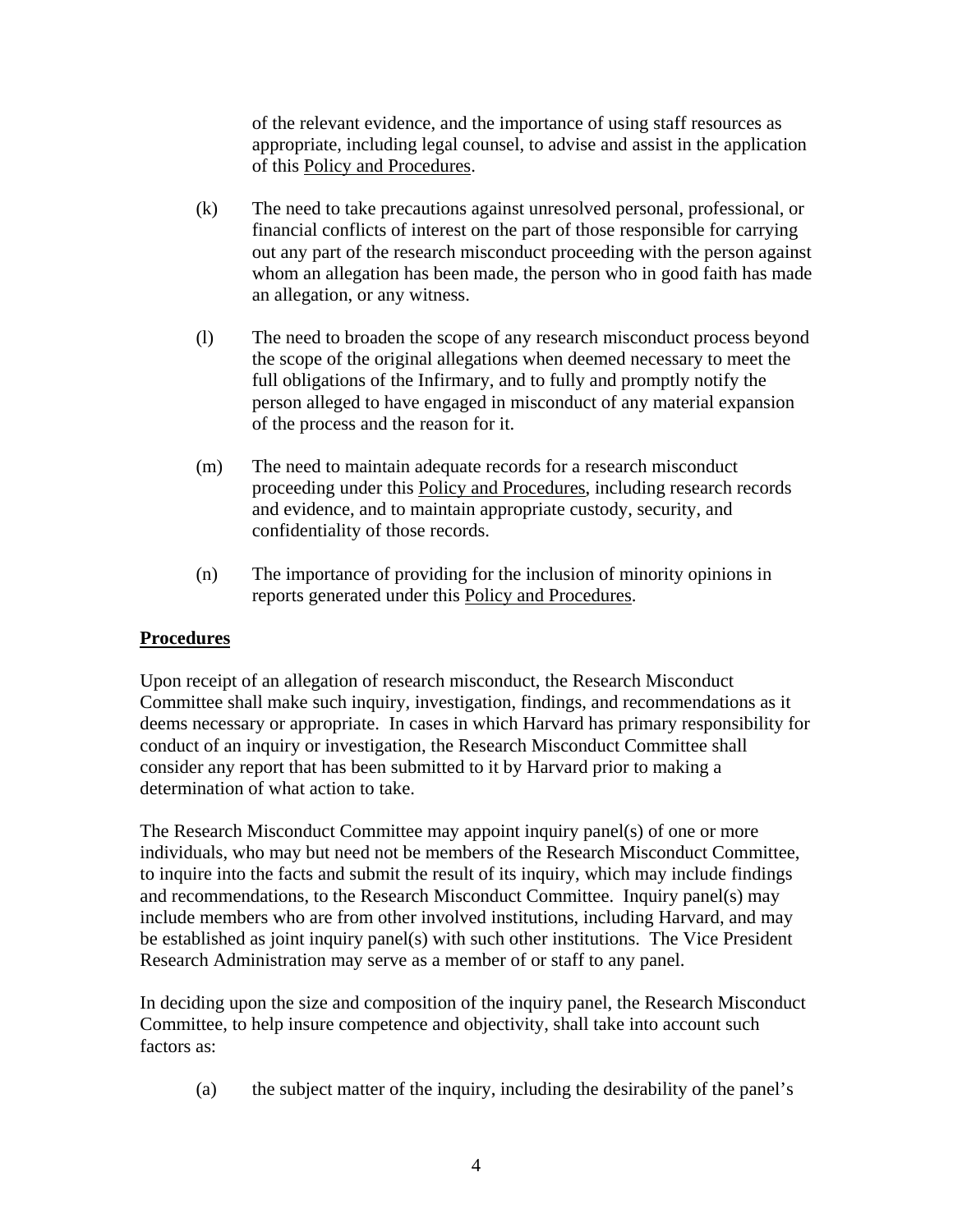possessing competence in a specialized area or investigative skills;

- (b) the desirability of including on the panel persons associated with institutions other than the Infirmary;
- (c) the importance of selecting persons who have had no prior involvement in the subject matter of the inquiry and who have no other actual or apparent conflicts of interest.

Upon initiation of its process, the Research Misconduct Committee will notify the subject(s) of the allegation in writing of the nature and scope of the allegation, the membership of the Research Misconduct Committee and of any inquiry panel(s) and their roles, and will provide the subject(s) with a copy of this Policies and Procedures.

The draft report of any inquiry panel(s) will be provided to the subject(s) of the allegation for review and comment. Any such comments, if timely received, will be considered by the inquiry panel(s), which may modify the draft report or otherwise respond to the comments. In any event such comments will be included in full as an appendix to the final inquiry panel report. Subject to confidentiality considerations, portions of the draft report may also be provided to other individuals if, in the opinion of the inquiry panel(s), their review and comment would assist the work of the panel(s).

The Research Misconduct Committee will consider the report(s) from any inquiry panel(s) and undertake such further investigation, deliberations, and proceedings as it deems necessary or appropriate. It will then prepare a draft report containing its conclusions and, ordinarily, comments on the gravity of any offense(s), possible sanctions, and prevention of future misconduct.

The draft report of the Research Misconduct Committee will be provided to the subject(s) of the allegation for review and comment. Any such comments, if timely received, will be considered by the Committee, which may modify the draft report or otherwise respond to the comments. In any event such comments will be included in full as an appendix to the final Committee report. Subject to confidentiality considerations, portions of the draft report may also be provided to other individuals if, in the opinion of the Research Misconduct Committee, their review and comment would assist the work of the Committee.

The Research Misconduct Committee will submit its final report to the Infirmary Board of Directors. The Board may accept, reject, or modify, in whole or in part, the conclusions and recommendations of the Research Misconduct Committee and may take whatever further actions are deemed appropriate in reaching a final resolution of the matter. Where a person found to have engaged in research misconduct holds a Harvard appointment, a final resolution of the matter, including any sanctions and remedies, will be decided in consultation with the Dean of the appointing Harvard faculty. The President of the Infirmary, in concert with the Dean of the appointing Harvard faculty as appropriate, will act to take all reasonable steps to implement the final resolution of the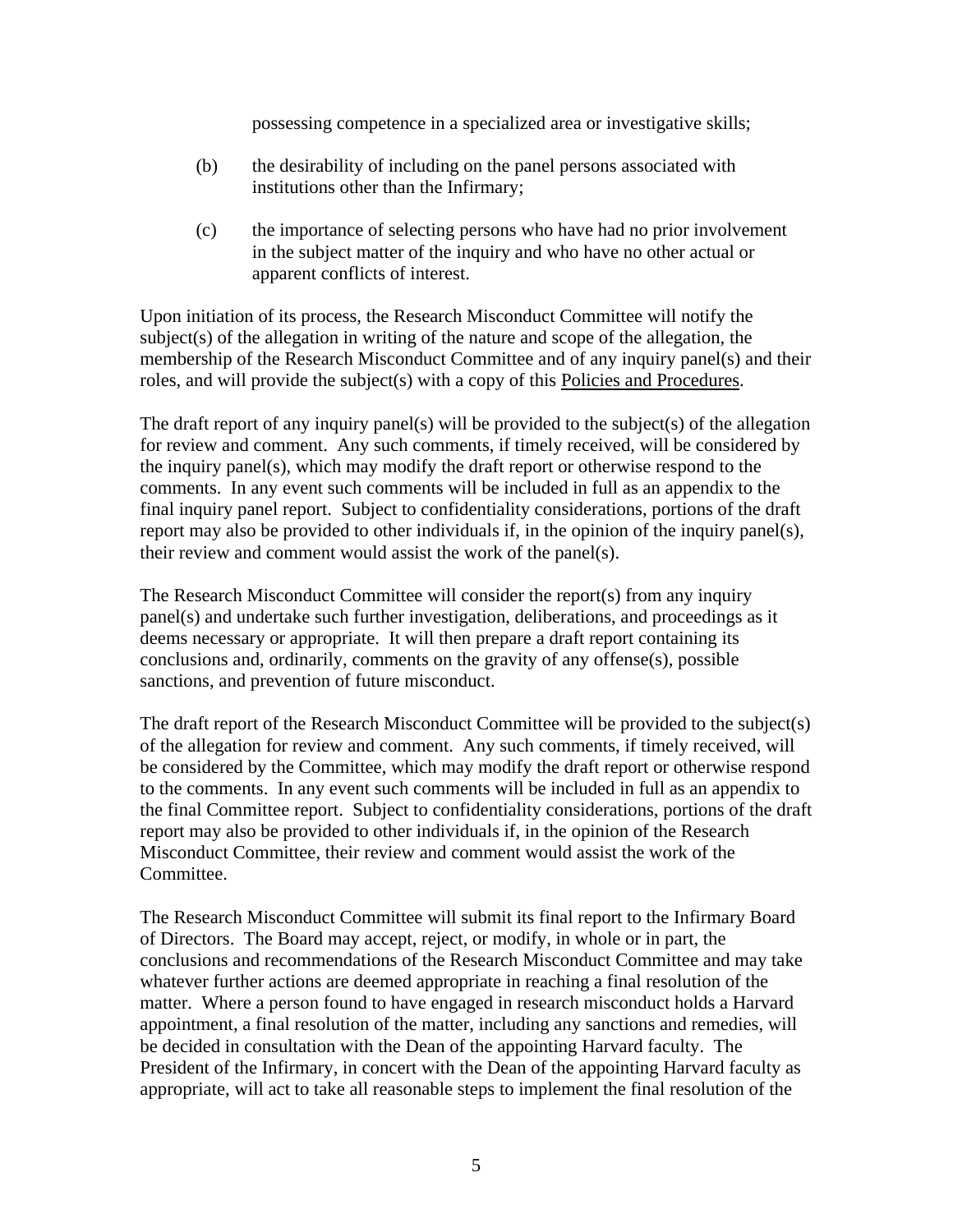matter, including notification of the outcome to affected individuals, institutions, and funding sources.

## **Finding of Research Misconduct**

A finding of research misconduct requires finding that there has been a significant departure from accepted practices of the relevant research community, that the misconduct was committed intentionally, knowingly, or recklessly, and that the allegation has been proven by a preponderance of the evidence. Preponderance of the evidence means proof by information that, compared with that opposing it, leads to the conclusion that the fact at issue is more probably true than not.

# **PUBLIC HEALTH SERVICE POLICIES**

When an allegation of research misconduct is in connection with research, research training, or applications or proposals for support of research or research training, or related activities for which Public Health Service ("PHS") funds have been requested or provided, or plagiarism of research records produced in the course of PHS supported research, research training, or related activities, this Policy and Procedures will be supplemented by the remaining provisions herein as well as by all other requirements of the "Public Health Service Policies on Research Misconduct", 42 CFR Part 93, as it may be amended from time to time ("PHS Policies"); provided, however, that, for this purpose, "misconduct", "research misconduct", or "misconduct in research" shall mean fabrication, falsification, or plagiarism in proposing, performing, reviewing, or reporting research. A copy of the PHS Policies is available in the Office of Research Administration.

# **Inquiry**

Upon receipt of an allegation of research misconduct, an inquiry panel(s) will be appointed as provided for in this Policy and Procedures. The inquiry panel(s) will conduct an inquiry in accordance with the requirements of the PHS Policies. The purpose of the inquiry is to conduct an initial review of the evidence to determine whether to conduct an investigation. Ordinarily, an inquiry will not result in a determination that misconduct has or has not occurred.

The final report of the inquiry panel will be submitted to the Research Misconduct Committee and to any coordinate Harvard committee. After such further inquiry, deliberation or proceeding as it deems appropriate, the Research Misconduct Committee will decide whether or not an investigation, or some other disposition, is warranted. An investigation is warranted if there is a reasonable basis for concluding that the allegation falls within the definition of research misconduct and involves PHS supported biomedical or behavioral research, research training or activities related to that research or research training, and preliminary information-gathering and preliminary fact-finding from the inquiry indicates that the allegation may have substance.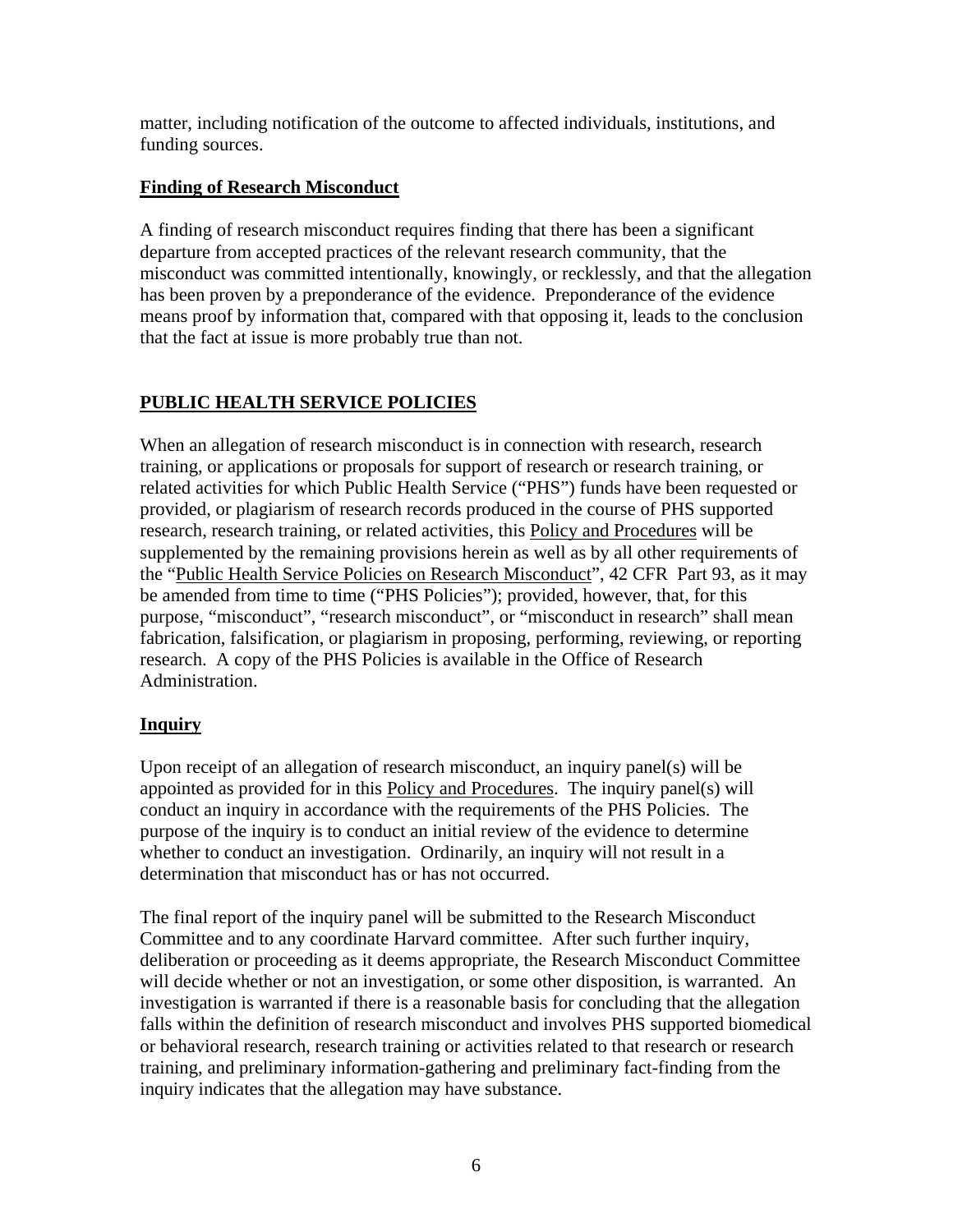An inquiry will ordinarily be completed within 60 calendar days of its initiation unless circumstances clearly warrant a longer period. If the inquiry takes longer than 60 days, the inquiry record will include documentation of the reasons for exceeding 60 days.

The Vice President Research Administration will notify ORI in writing on or before the date any investigation begins. The notification will contain all information and material provided for in the PHS Policies, and MEEI will take any other actions required under the PHS Policies.

## **Investigation**

An investigation is the formal development of a factual record and the examination of that record leading to a decision not to make a finding of research misconduct or to a recommendation for a finding of research misconduct which may include a recommendation for other appropriate actions, including administrative actions.

The investigation will be conducted by the Research Misconduct Committee, and will commence within 30 days after it determines that an investigation is warranted. The investigation will be conducted in conformance with the requirements of the PHS Policies and with such additional assistance from members of the inquiry panel(s) as the Research Misconduct Committee deems necessary and appropriate.

The Research Misconduct Committee will submit its final report to the Infirmary Board of Directors. The Board may accept, reject, or modify, in whole or in part, the conclusions and recommendations of the Research Misconduct Committee and may take whatever further actions are deemed appropriate in reaching a final resolution of the matter. Where a person found to have engaged in research misconduct holds a Harvard appointment, a final resolution of the matter, including any sanctions and remedies, will be decided in consultation with the Dean of the appointing Harvard faculty. The President of the Infirmary, in concert with the Dean of the appointing Harvard faculty as appropriate, will act to take all reasonable steps to implement the final resolution of the matter, including notification of the outcome to affected individuals, institutions, and funding sources, and will submit the final report to ORI and take any other actions required under the PHS Policies.

Unless an extension has been granted by ORI, all aspects of the investigation will be completed within 120 days of its initiation.

#### **Notification to Office of Research Integrity**

MEEI will immediately notify ORI if at any time during a research misconduct proceeding it has reason to believe that any of the following conditions exist:

(a) Health or safety or the public is at risk, including an immediate need to protect human or animal subjects.